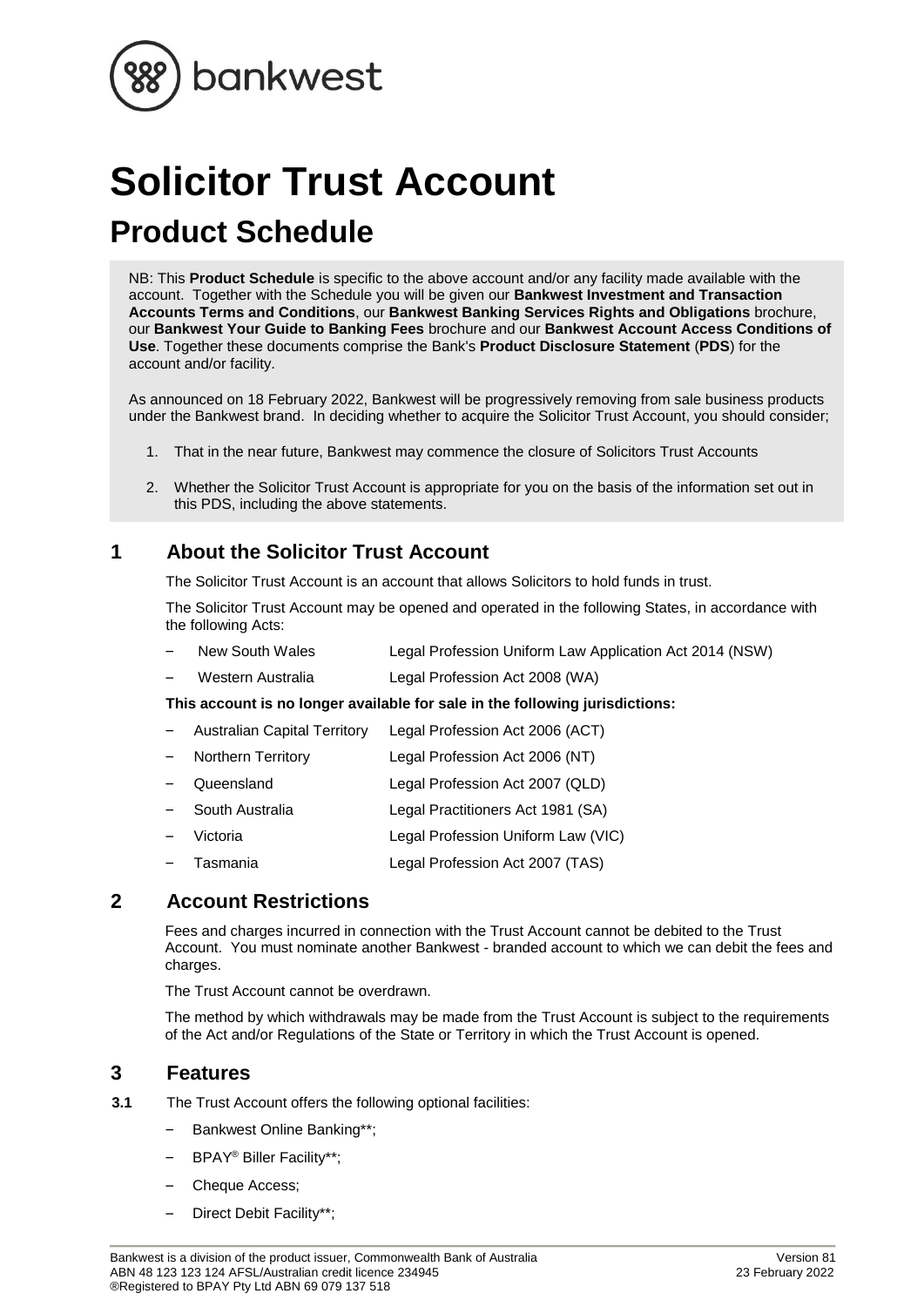- Online Business Banking\*\*;
- Periodical Payments\*\*; and  $\overline{\phantom{a}}$
- $\qquad \qquad -$ Phone Banking\*\*.
- **3.2** \*\*The availability of these facilities is subject to compliance with the relevant Act and/or Regulations of the State or Territory in which the Trust Account is opened. If you are based in a jurisdiction that does not permit making a withdrawal from the Trust Account using a particular facility listed above, you must not use that facility to make a withdrawal from the Trust Account.

#### **3.3 Online Business Banking**

As a customer on this account, you may also be entitled to apply for our Online Business Banking service. If you apply for that service, you will be provided with a separate Product Disclosure Statement and your use of the service will be a matter of separate agreement with us. For further information, including on how to apply, please go to bankwest.com.au.

**3.4** There is no minimum deposit required to open the Trust Account.

#### **3.5 BPAY® Biller Facility**

BPAY® Biller Facility provides an efficient and easy payment method 24/7 for your customers to pay directly into your nominated account through the flexibility of paying from their cheque, savings or credit card accounts. Those payments are provided into your account as cleared funds. BPAY Biller Facility cannot be used to make payments from a trust account. Separate fees are applicable for this service. As a customer on this account, you may have the option of applying to become a Participating BPAY® Biller. If you apply for that service, your use of the service will be a matter of separate agreement with us. For further information, including information on how to apply, please email [bpay@bankwest.com.au](mailto:bpay@bankwest.com.au) or alternatively go to bankwest.com.au for further information.

## **4 Fees and Charges**

#### **4.1 Maintenance Fee**

Each month a \$5.00 Maintenance Fee will be charged regardless of the minimum monthly balance where we are allowed to charge such a fee. This means that if the Trust Account is opened in a jurisdiction which prohibits charging such a fee, we will not charge it.

#### **4.2 Paper Based Fees**

The Trust Account allows 5 free paper transactions per month.

Each paper transaction over the fee free limit will incur a \$0.60 fee.

A paper transaction is any customer or third party-initiated transaction in form of a deposit or withdrawal including cheque deposit or withdrawal made at a Bankwest-branded Branch or Bank@Post.

For example - A deposit to an account with two cheques will count as three transactions, one for the deposit (which is charged as a branch transaction) and one for each cheque lodged because each item requires individual processing. Additionally, one or more of the paper-based service fees described in our Bankwest Your Guide to Banking Fees brochure will also apply each time a paperbased service described in that brochure is provided. Each such service fee will apply regardless of whether a paper transaction fee described above is payable.

#### **4.3 Electronic Fees**

The Trust Account allows 5 free electronic transactions (where available) per month.

An electronic transaction is any transaction using electronic means that debits or credits the account.

Each electronic transaction over the fee free limit will incur a \$0.25 fee – however, this fee does not apply for an electronic transaction made using Online Business Banking (which is subject to a separate agreement and separate fee regime).

Electronic Fees are charged to the account on the first business day of the following month.

Additionally, one or more of the electronic based service fees described in our Bankwest Your Guide to Banking Fees brochure will also apply each time an electronic based service described in that brochure is provided. Each such service fee will apply regardless of whether an electronic transaction fee described above is payable.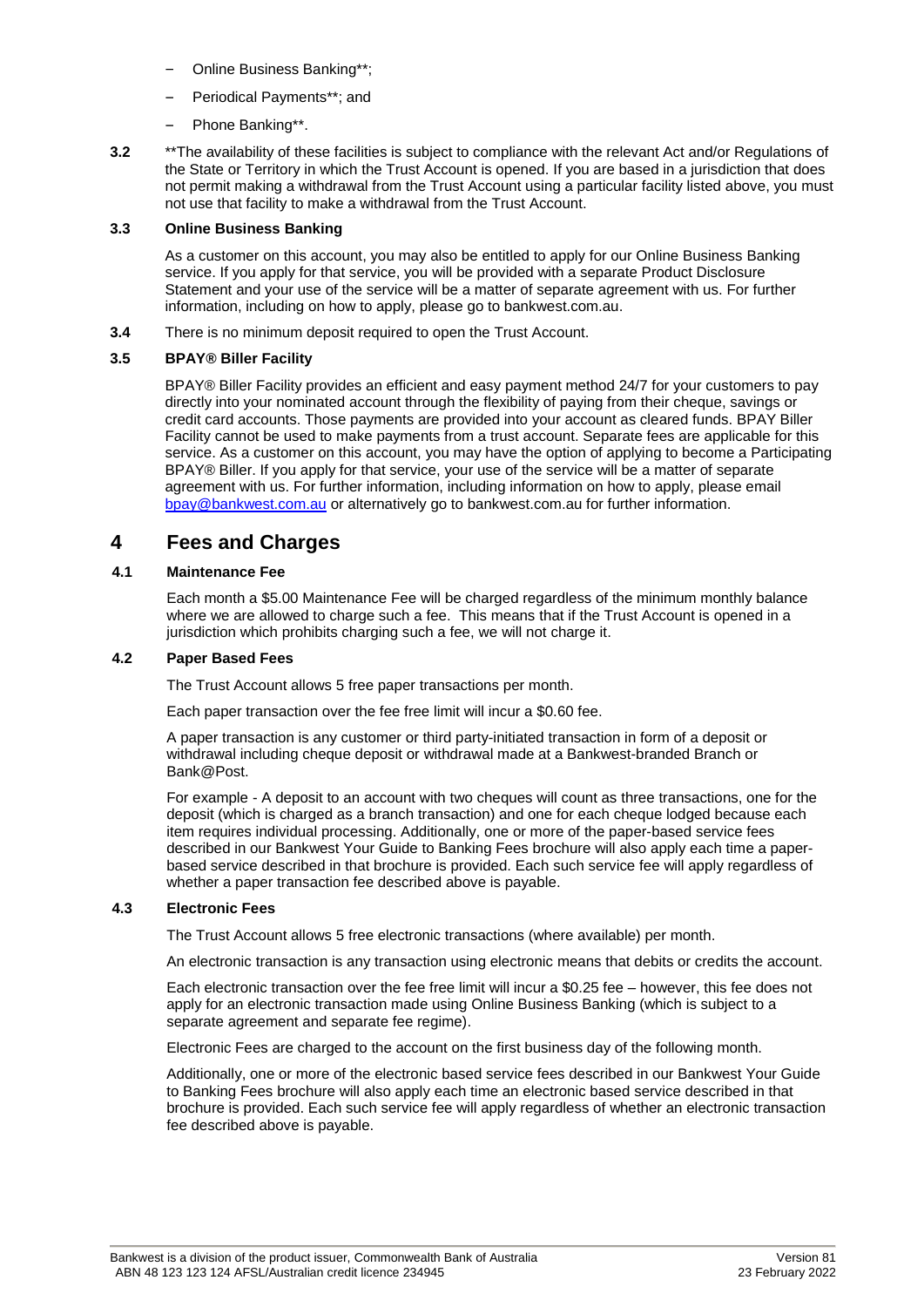#### **4.4 Rebate**

For each \$1000.00 of the lowest credit balance held in your Trust Account during a month, you will be entitled to receive a rebate of \$1.50 which is set off against maintenance and transactions fees incurred in that month. There is no entitlement to a rebate where the credit balance falls below \$1,000.00 at any time during the month.

Note: The rebate cannot exceed the amount of such fees charged in the month.

#### **4.5 Outward Dishonour Fee**

A \$10.00 Outward Dishonour Fee will be charged where there are insufficient cleared funds in your Trust Account to cover a cheque drawn on your account or an authorised debit request made in respect of your account.

#### **4.6 Inward Dishonour Fee**

A \$10.00 Inward Dishonour Fee will be charged where you deposit a cheque into your Trust Account which is not honoured by the financial institution on which the cheque is drawn.

#### **4.7 Search Fees**

Before opening an account in a business or company name, we will require evidence of the registration of the business or company name. If you can provide us with the appropriate documentation, we will not charge you any Search Fees. If we need to conduct either a Business Name Registration or Company Search, then you will be charged. These Search Fees are listed in our Bankwest Your Guide to Banking Fees brochure.

#### **4.8 Other fees which may be incurred on the Trust Account**

Other fees which the Bank charges for its services, including services not specific to the Trust Account but for which you may be charged are listed in our Bankwest Your Guide to Banking Fees brochure.

### **5 Interest**

Credit interest is calculated on the Trust Account balance and is paid by the Bank to, or as required by, the proper Board or Authority in accordance with:

- the relevant Act and/or Regulations of the State or Territory in which the Trust Account is opened; or
- where applicable, the terms of any agreement entered into by the Bank with that Board or Authority.

## **6 Disclosure of account information**

The Bank may disclose information relating to the Trust Account to the proper Board or Authority if required by any Act and/or Regulation of the State or Territory in which the Trust Account is opened or, where applicable, by any agreement entered into by the Bank with that Board or Authority.

## **7 Financial Claims Scheme**

The Financial Claims Scheme, under the Banking Act, covers deposit amounts you hold in a bank in aggregate up to a statutory prescribed limit (please note that for the purposes of calculating this total, joint accounts are considered to be held in equal shares). You may be entitled to a payment in some circumstances. Payments under the scheme are subject to a limit for each depositor. Information about the Financial Claim Scheme can be obtained from http://www.fcs.gov.au.